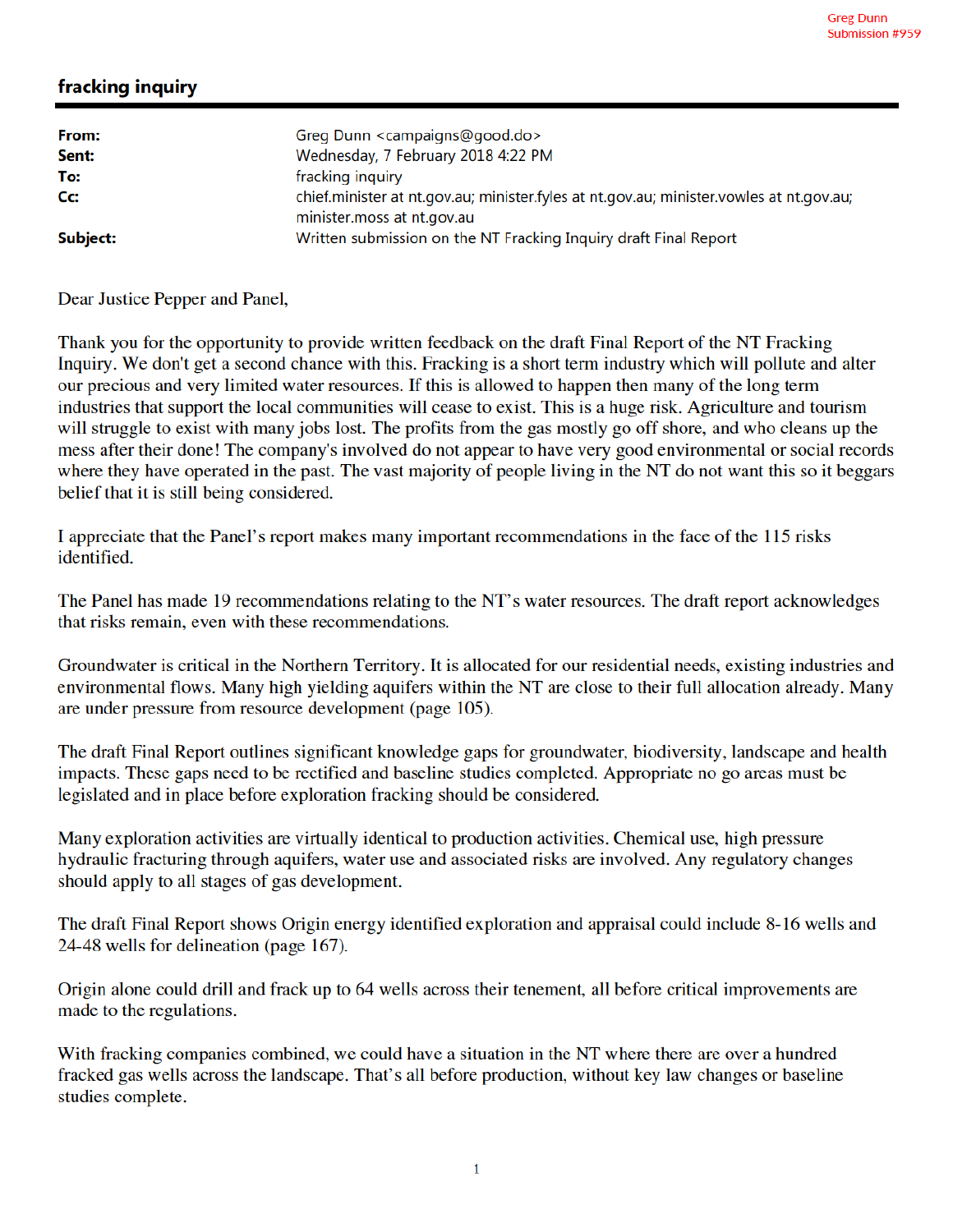Critical studies identifying no go zones will difficult to achieve in an area already littered with fracked gas exploration wells.

I support the swath of new regulations and legislation required to try and protect landholders and water. However, that work needs to happen before the oil and gas industry is permitted to start fracking in the Northern Territory again.

The below critical recommendations must be improved and work completed BEFORE EXPLORATION fracking takes place.

Recommendation 5.1 (Enforceable code of practice for abandonment of onshore gas wells)

Recommendation 5.6 (Wastewater management framework)

Recommendation 7.1 (Water Act amended for shale extraction licence and payment for water)

Recommendation 7.4 (Strategic regional environmental and baseline assessment (SREBA), including a regional groundwater model, be developed and undertaken)

Recommendation 8.4 (Fire management plan and 10 year baseline assessment)

Recommendation 9.2 (Code of practice be developed and implemented for monitoring, detection and reporting of methane emissions)

Recommendation 10.1 (Human Health Risk Assessment prepared and approved)

Recommendation 12.11 (Social impact management plan) This recommendation should also be extended to allow for the legal right to say 'no' to fracking.

Recommendation 14.1 (Design and implement a full cost recovery system for fracking regulation)

Recommendation 14.16 (Legislation to regulate seismic surveys, drilling, hydraulic fracturing, and well abandonment)

Recommendation 14.18 (Fit and proper person test)

Recommendation 15.1 (Strategic regional environmental and baseline assessment (SREBA) undertaken and no go zones implemented)

In the NT there is a saying, "Once you frack you can't go back." Exploration fracking is no different. The studies, legal improvements and no-go zones suggested by the panel are critical. They must be actioned before any further fracking exploration.

Let's not wait until the production phase to put in place critical new regulations and laws. We must avoid delays to the protection of the Northern Territory's water, landscapes and people.

Thank you for considering my feedback on this critical matter for the future of the Northern Territory.

Yours sincerely, Greg Dunn Montrose, Victoria, 3765, Australia